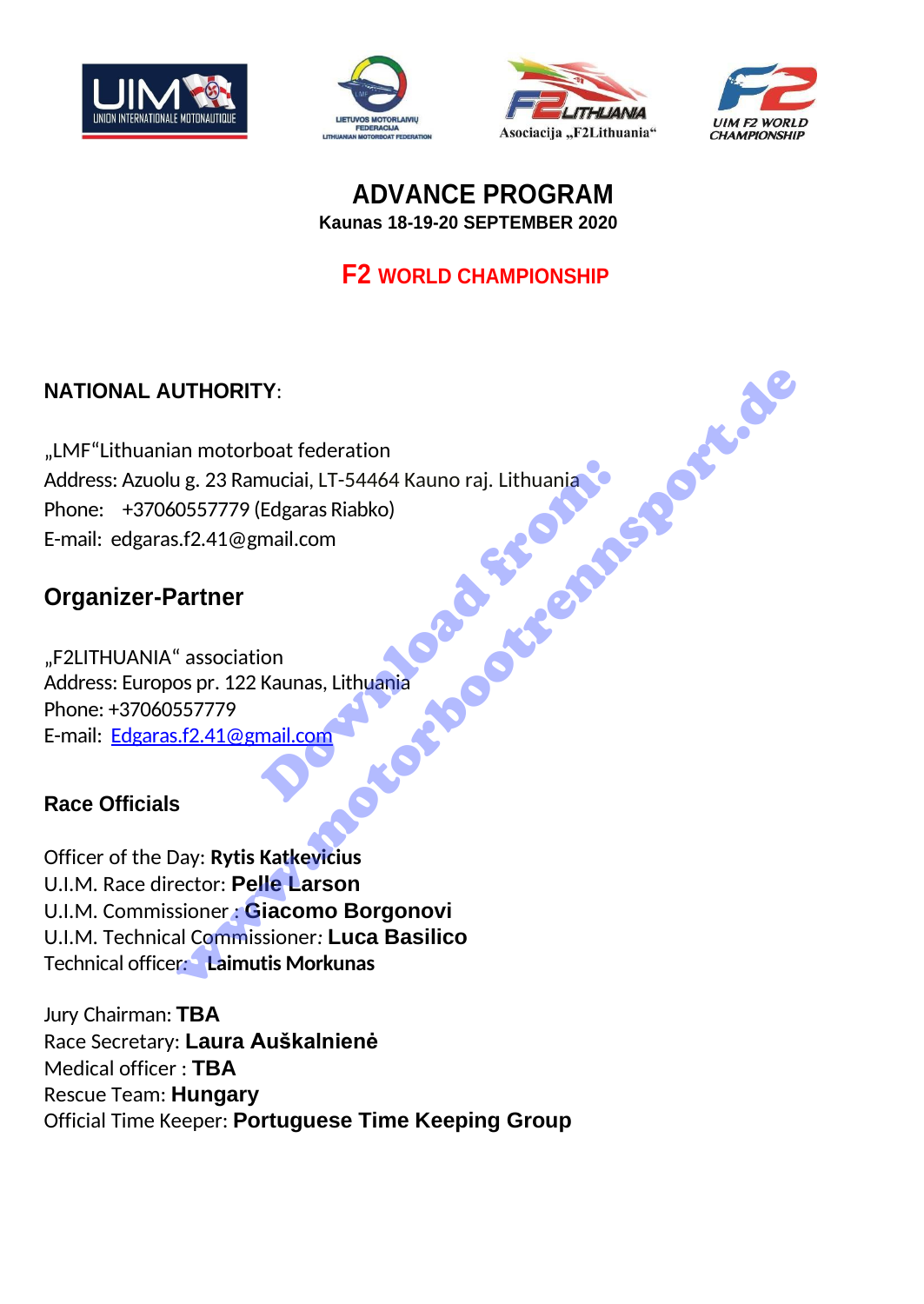







#### **Art. 1 CLASSES AND RULES**

**1.1** Rules: U.I.M. Rules(Blue and white pages) and the advance program.

**1.2** The Organizers and race officials retain the right to announce additional rules and regulations specifically for the race mentioned in this advance program. These rules and regulations shall be in compliance with the rules and regulations of the U.I.M. and shall be equally mandatory as any other rules and regulations of these races. Drivers shall be informed about these additional rules and regulations by the race officials during the official driver's briefings. Download from: ecifically for the race mentioned in this advance program. These<br>all be in compliance with the rules and regulations of the U.I.M. and<br>tory as any other rules and regulations by the race s. Drivers shall be<br>dditional rules

**1.3** Official language of the event:English

#### **Art. 2 DATE AND PLACE**

- **2.1** 18-20 September
- **2.2** Lithuania, Kaunas T. Masiulio g. 21

GPS coordinates **54.878198, 24.013733**

## **Art. 3 PARTICIPATION IN THE U.I.M.**

**3.1** Drivers will be admitted to the races only after providing the following (original documents must be presented and copies handed over to race secretary)

**3.2** Start approval letter from driver's National Authority or signature on the entry form by NA.

**3.3** U.I.M. F2 Super License

#### **Art. 4 APPLICATION**

**4.1** Application shall be fully completed and approved by respective National Authority

#### **4.2 Entries must be sent before 1 th of September to e-mail:**

#### **[Edgaras.f2.41@gmail.com](mailto:Edgaras.f2.41@gmail.com)**

All application will be confirmed by an e-mail reply from the organizers. If a driver has not received such confirmation, he/she is responsible to contact the organizers the application.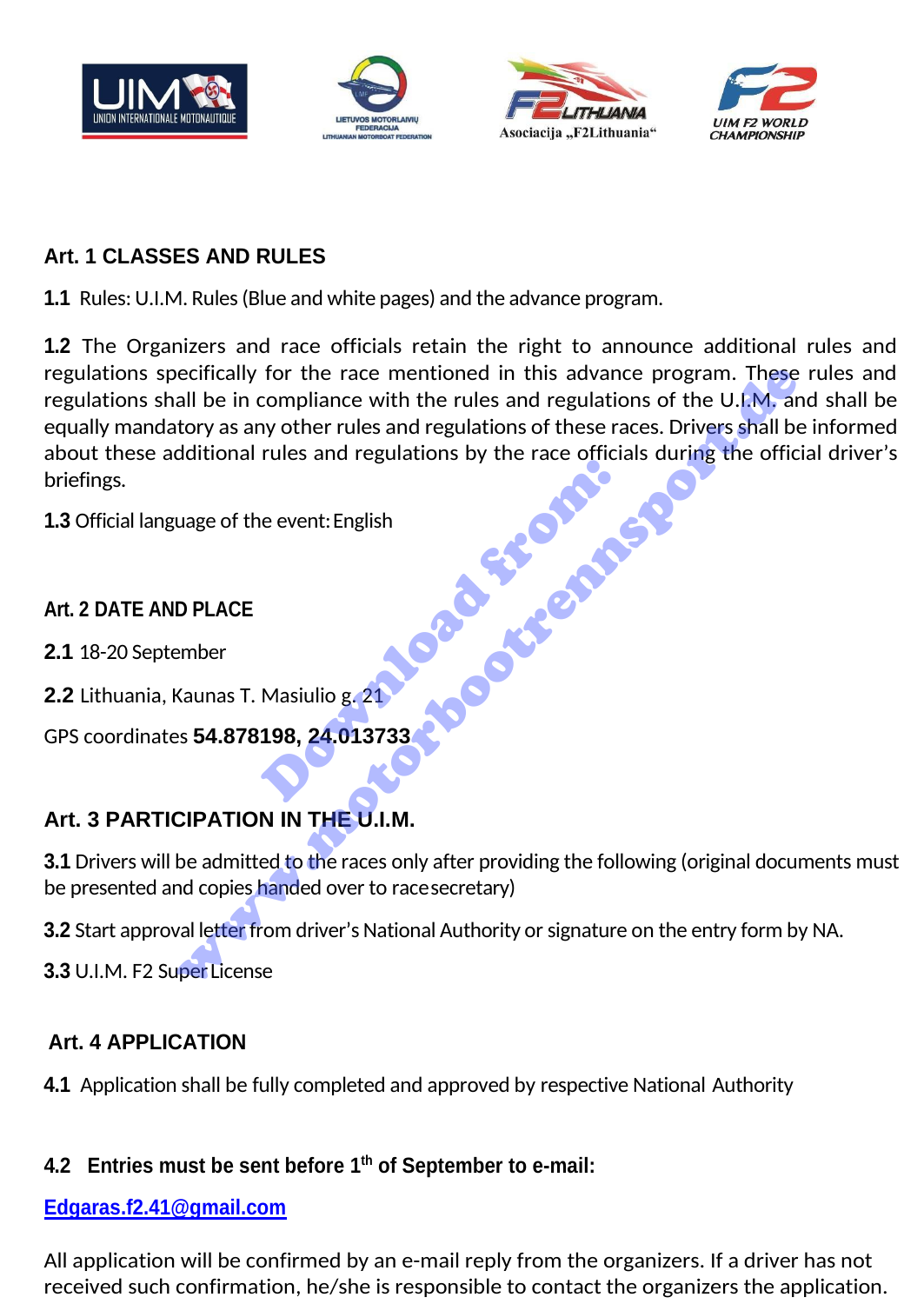







#### **Art. 5 INSURANCE**

**5.1** All drivers must carry their medical insurance valid in European Union. All drivers must buy third-party insurance, at the registration on Friday or Saturday, which will cost 90.00 € per driver. He or she will receive an invoice regarding third-party insurance. It will cover any damage made by the driver or team member to third-party property and equipment, during the weekend (Saturday and Sunday) at the race area and car parking, covering up to 20.000,00€. Third-party insurance from other countries will not be valid at the race place.

#### **Art. 6 RACE COURSE F2 (2000 meters)**

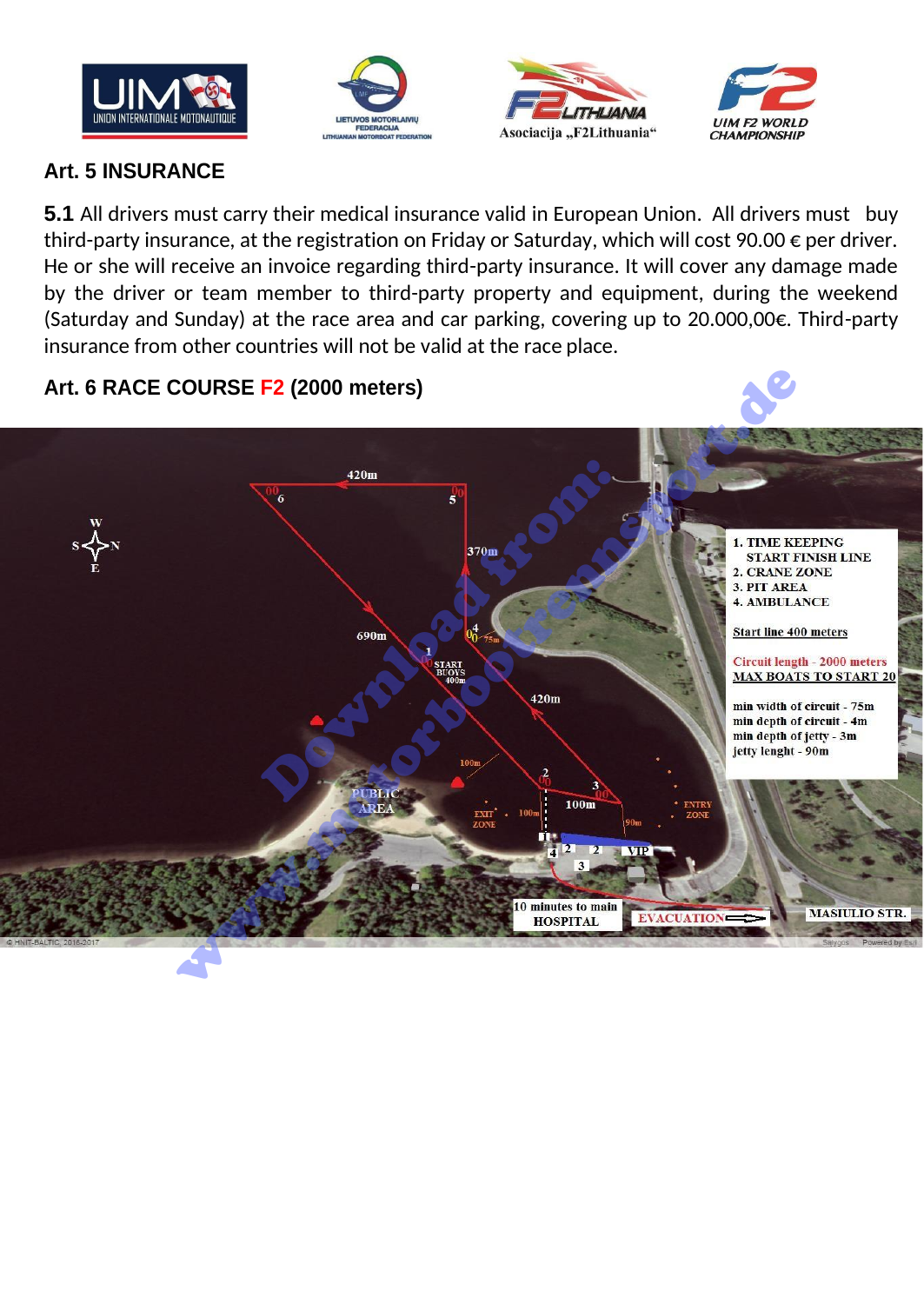







# **Art. 7 MINIMUM AGE OF COMPETITORS**

The minimum age for all driver racing international races is 16 years (UIM 203.041)

#### **Art. 8 DRIVER'S MEETINGS**

**8.1** Mandatory drivers'meetings(and radioman - for F2) will be held in the mornings 19th and 20th of September, according to the provisional time schedule attached to this Advanced Program.

**8.2** Place and time, if changed, for drivers' meetings will be announced during driver registration.

**8.3** Drivers' meeting shall be chaired by the race director and the official language of the meetings shall be English.

**8.4** Drivers (and/or radioman - for F2) absent the drivers' meeting shall be excluded from participating in the events of that day and shall receive a penalty of **200 EUR.**

#### **Art. 9 PIT AREA**

**9.1** PIT area shall be closed, secured and restricted territory available to the technical staff of the teams, drivers and their equipment only. All technical preparation of the boats and their launch into the water shall be informed at the PIT area. I be chaired by the race director and the order of that day and shall receive a penalty of that day and shall receive a penalty of that day and shall receive a penalty of that day and shall receive a penalty of the equipme Letterians, to the problems and the private dialected control and the simulation of the simulation of the simulation of the simulation of the simulation of the events of that day and shall receive a penalty of 200 EUR.<br>
EA

**9.2** Any open fire or smoking shall be strictly prohibited in the PIT area.

**9.3** Every boat in the PIT area shall have a fire extinguisher located in close vicinity of the boat.

**9.4** No animals shall be allowed in the pit area.

#### **9.5** PIT areawill be guarded from**17th 11:00am until 21st of September 11:00am.**

**9.6** PIT area will be closed during night hours 24.00 to 7.00 and nobody without a permission of race officials shall be allowed there.

**9.7** PIT area Passes and Pontoon Passes shall be provided by the organizers at the time of arrival of teams. Each team is responsible for indicating number of necessary PIT area passes at the time of application.

**9.8** All team staff and drivers must wear appropriate team clothing and closed shoes at the PIT area and pontoon at all time.

**9.9** Any further rules and requirements relating to the PIT area and its use shall be provided to the teams at registration and/or drivers' meetings and posted on designated board in PIT area.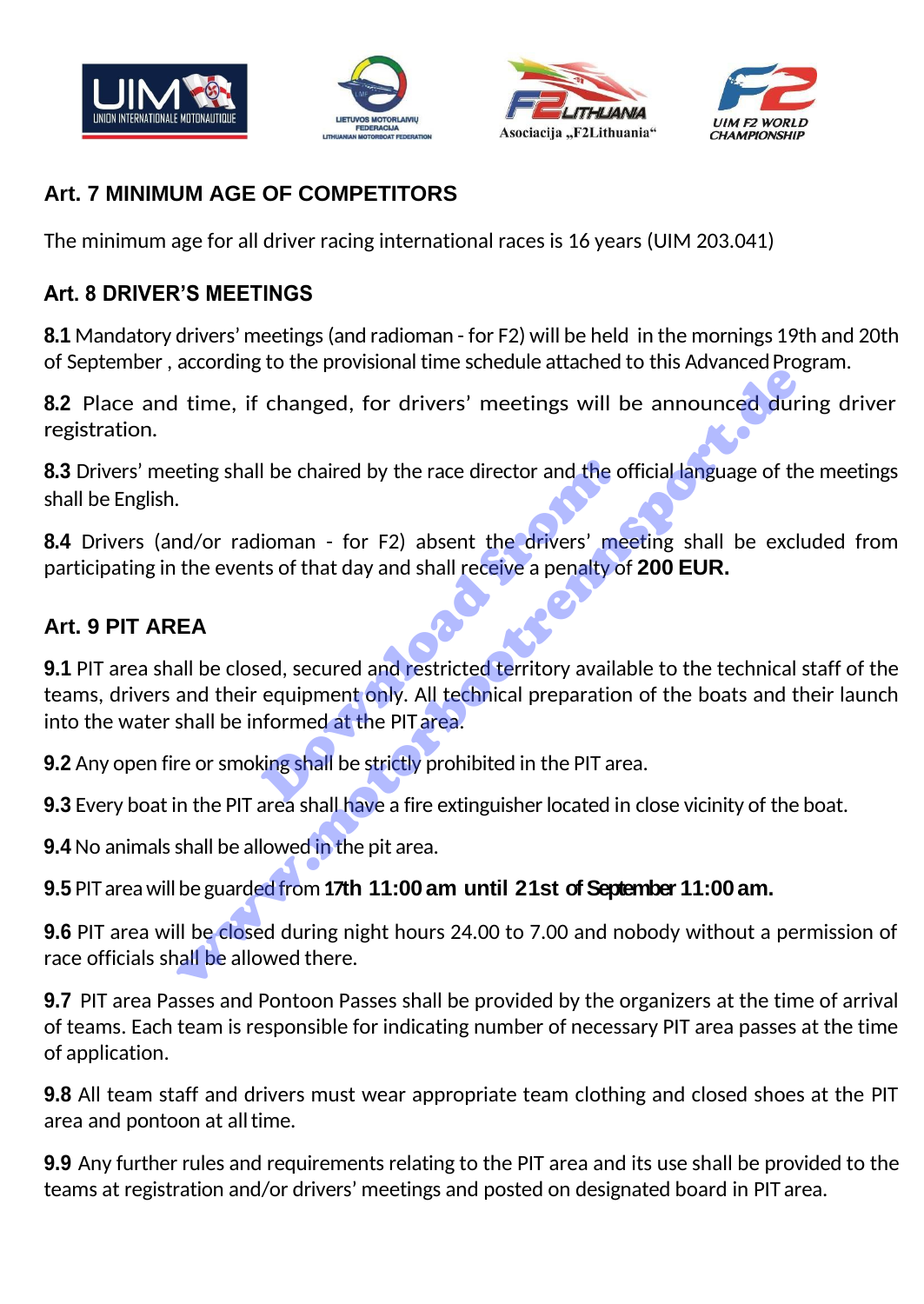







**9.10** Any violation in the PIT area shall be subject by blue card. Pits Officer shall bear sole responsibility for ensuring compliance with rules in the PITarea.

### **9.11 Duetomanyentries,atthepitarea,allvehiclesandtrailersmustbeparkedattheparking**  which will be shown at the arrival. It's not allowed to keep trailers and trucks in the pit area, **unlesstruckortrailerismadeasserviceequipmentandit'snecessarytofixtothepitcanopy.**

# **Art. 10 LAUNCHING OF THE BOATS INTO THE WATER**

**10.1** Launch of the boats into the water shall be performed with 2 cranes in specially marked places only. Slip way will be not available. All boats must have their own slings (rule 205.12)

**10.2** Two cranes will be available to launch the boats on 18<sup>th</sup>, 19<sup>th</sup> 20<sup>th</sup> of September.

**10.3** Instructions of crane operators must be observed at all times during the launch of the boat into the water. Equipment must comply with the  $U.L.M.$  rules (rule 205.12).

#### **Art. 11 FUEL**

120 liters fuel for free will be provided by race organizer. If team will be required more fuel, petrol station will be provided during registration and team can buy the fuel by him self. vailable to launch the boats on 18<sup>th</sup>, 19<sup>th</sup> 20<sup>t</sup><br>e operators must be observed at all times<br>nt must comply with the U.I.M. rules (rule<br>will be provided by race organizer. If te<br>be provided during registration and tea<br>of CHING OF THE BOATS INTO THE WATER<br>
the boats into the water shall be performed with 2 cranes in specially<br>
p way will be not available. All boats must have their own slings (rule 2<br>
s will be available to launch the boats

## **Teams are not allowed to use their own fuel bought from others fuel stations**.

**11.1** Fuel will be checked and tested during the event by the Technical Committee according to the U.I.M. rules.

## **Art. 12PRACTICE**

**12.1** Practice will be allowed only after the technical inspection of the boat on the course as it will be laid out for therace.

**12.2** Practice will be allowed only during the official practice sessions according to the final time schedule of the event. Course will be closed for practice during any other time and any boat on the course during this time shall be subject to the disqualification from the event.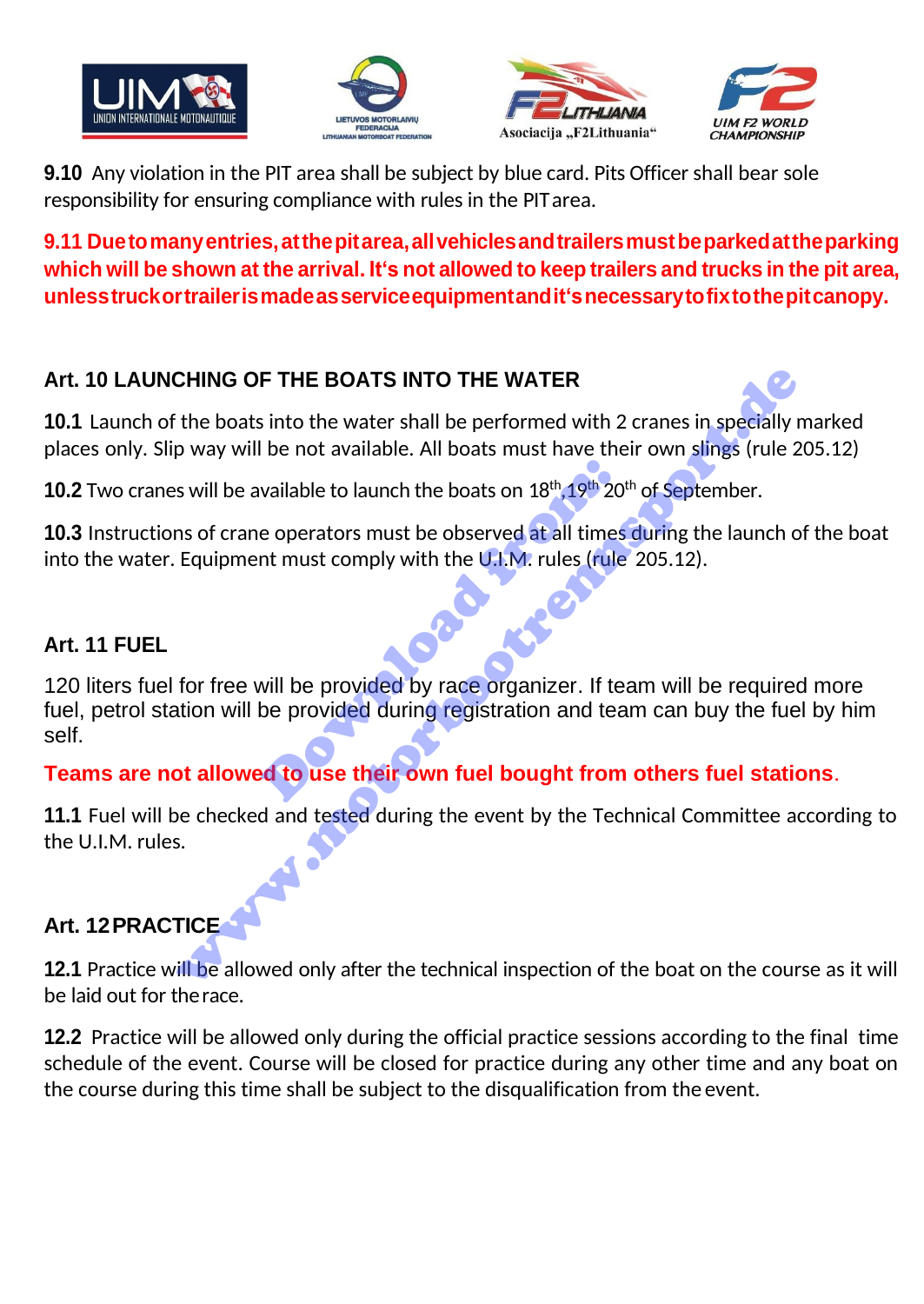





Download from:



#### **Art. 13 START**

- **13.1** The starts will be dead engine start from a jetty as per UIM Rules white and blue pages.
- **13.2** The start will be signaled withlights.

**13.3** On the start jetty each driver can be accompanied by not more than threemechanics.

**13.4** It is the driver's responsibility to place the boat on the start in time. F2 boats which do not line up the boat next to each other with 20 seconds of being requested to do it, will be financially penalized (150 $\epsilon$  - rule 3.4 - 12.7) Late starters can only join the field by following.

**13.5** F2 race format will be according UIM rules in the blue pages.

#### **Art. 14FINISH**

**14.1** After the first driver completes the race distance, each boat driven by the power of its own engine and having completed at last 70% of the laps of the winning boat will be classified as a finisher.

#### **Art 15 WEIGHING**

15.1 During the event each boat must be prepared for the weighing procedure which shall be carried out by the technical committee at any requested time. The weighing of the boats cannot be protested. We can be accordined with 20 seconds of being released to do it, which can be contributed to the seconds of being reflected to do it, where  $\epsilon$ -rule 3.4 - 12.7) Late starters can only join the field by following the secon

## **Art. 16 RESULT AND PROTESTS**

**16.1** Results will be published on designated board in the PIT area.

**16.2** Any protests must be submitted to the race secretary in English according to the UIM rule 403

**16.3** Protest fee is 80 EUR and it is payable at the time of submission of the protest.

#### **Art. 17 INTERNATIONAL JURY**

**17.1** Participation in the international shall be subject to the official mandate from the National Federation. All members of the international jury shall present their credentials to the race secretary during registration on 18th of September 2020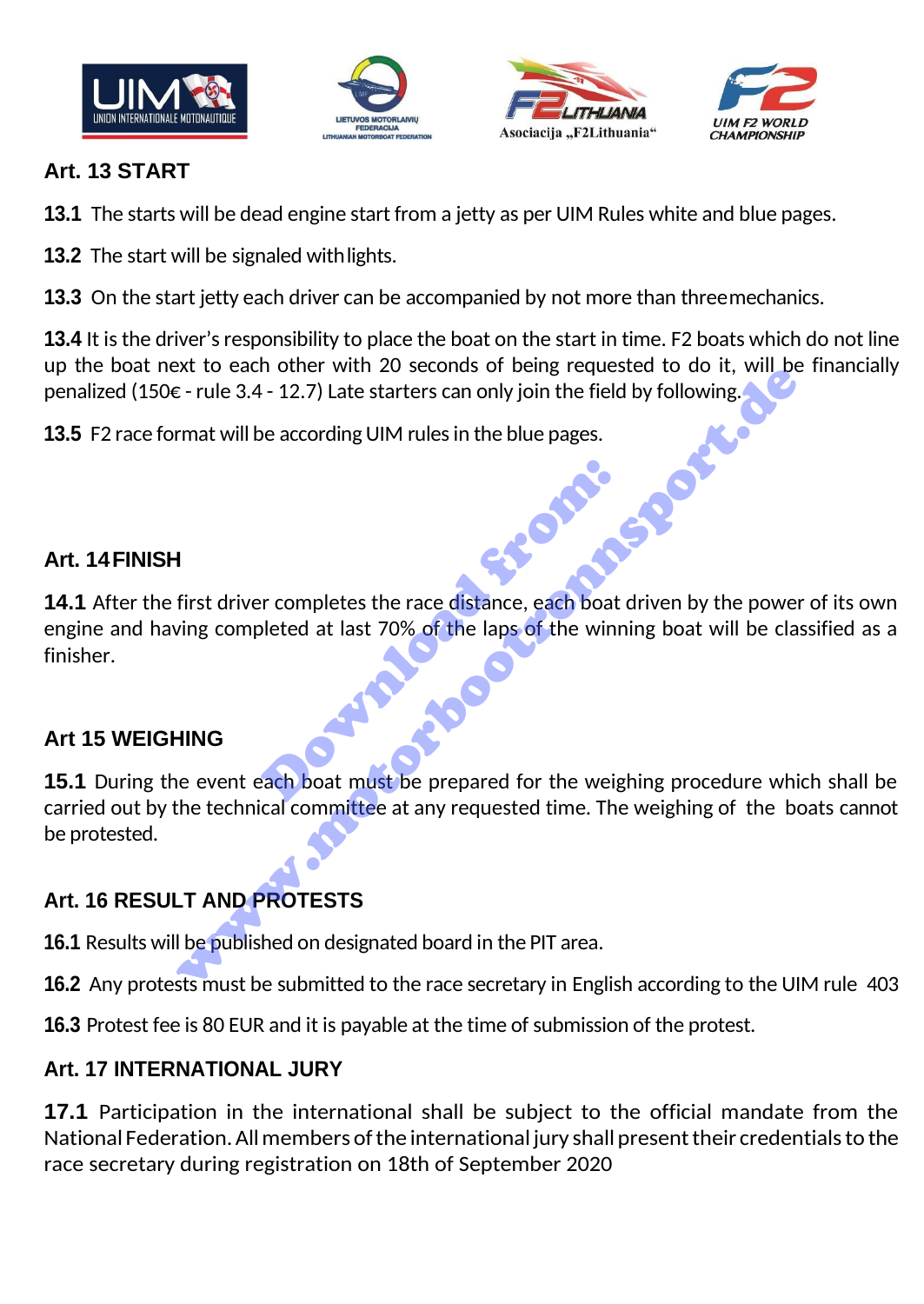







### **Art. 18 TRAVEL EXSPENSE ALLOWANCE AND PRIZE MONEY**

**18.1** First three places will be awarded with trophies.

**18.2** All drivers and teams of each event must attend the Prize giving ceremony after the finish of the final Grand Prix races.

**18.3** Top three finishers must have to be present on the podium - penalty if not present (Euro 1.000.00 rule 2.4.7 - 12.2.1)

**18.4** Everyone must attend the prize giving ceremony in their team'suniform.

**18.5** Prize money: As per UIM rules. Shall be paid by the UIM to the bank account of the drivers, on Tuesday or Wednesday after the race, (less the bank charges).

**18.6** Travel Money: As per UIM rules (blue pages17.1) Travel money will be paid through bank transfer by UIM as per indication of F2 Team Association. TRANSIDE TO MITH THE WATER THE VISTOR OF SAMPLET THE REPORT OF SAMPLET THE REPORT OF SAMPLET THE REPORT OF SAMPLET THE REPORT OF SAMPLET THE REPORT OF SAMPLET THE REPORT OF SAMPLET THE REPORT OF SAMPLET THE REPORT OF SAMPL The state of the prize giving ceremony in their team's uniform<br>the state of the prize giving ceremony in their team's uniform<br>ey: As per UIM rules. Shall be paid by the UIM to the bank account of the<br>wednesday after the ra

## **Art. 19 NOISE AND ENVIRONMENT**

**19.1** Driver of every boat is responsible that the engine does not exceed noise levels at all times as specified in UIMrules.

**19.2** Utmost care must be taken to avoid spilling fuel or oil. To ensure this, an absorbent carpet shall be used.

**19.3** Every member of each team is responsible to take care of the environment around their tents, boats, and equipment.

# **Art. 20 ALCOHOL AND DRUGS**

**20.1** Drivers and mechanics should follow the rule no. 205.02.02 of the UIM Rule Book concerning alcohol and drugs. Random test may be carried-out at any time during the event.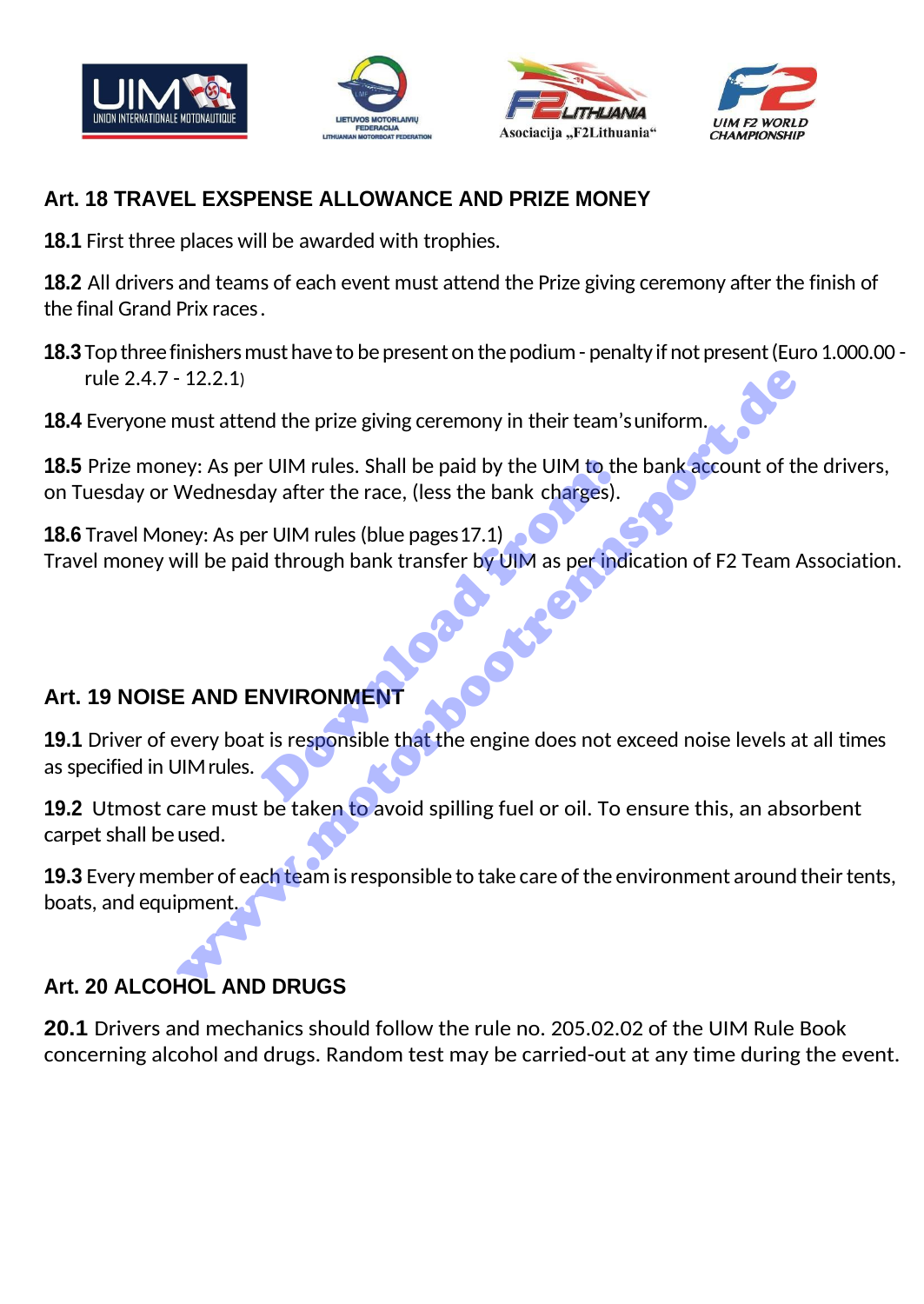







#### **Art. 21BUOYS**

**21.1** Any driver damaging or breaking a buoy (including anchor and weight parts) shall be subject to a **200 EUR** penalty payable immediately to the race secretary. Should the responsible driver fail to pay the penalty fees of buoy infringement then he/she is prohibited from participating the following events of the Time Schedule. Once payments are made, the driver is allowed to rejoin the events of the Time Schedule.

#### **Art. 23ACCOMODATION**

Every team will get for free 3 double rooms for 4 nights in Hotel IBIS Kaunas. Further information will come later by email, after entry form received. ON<br>
free 3 double rooms for 4 nights in Hotel<br>
r by email , after entry form received. MODATION<br>
Vill get for free 3 double rooms for 4 nights in Hotel IBIS Kaunas. Furthe<br>
Come later by email, after entry form received.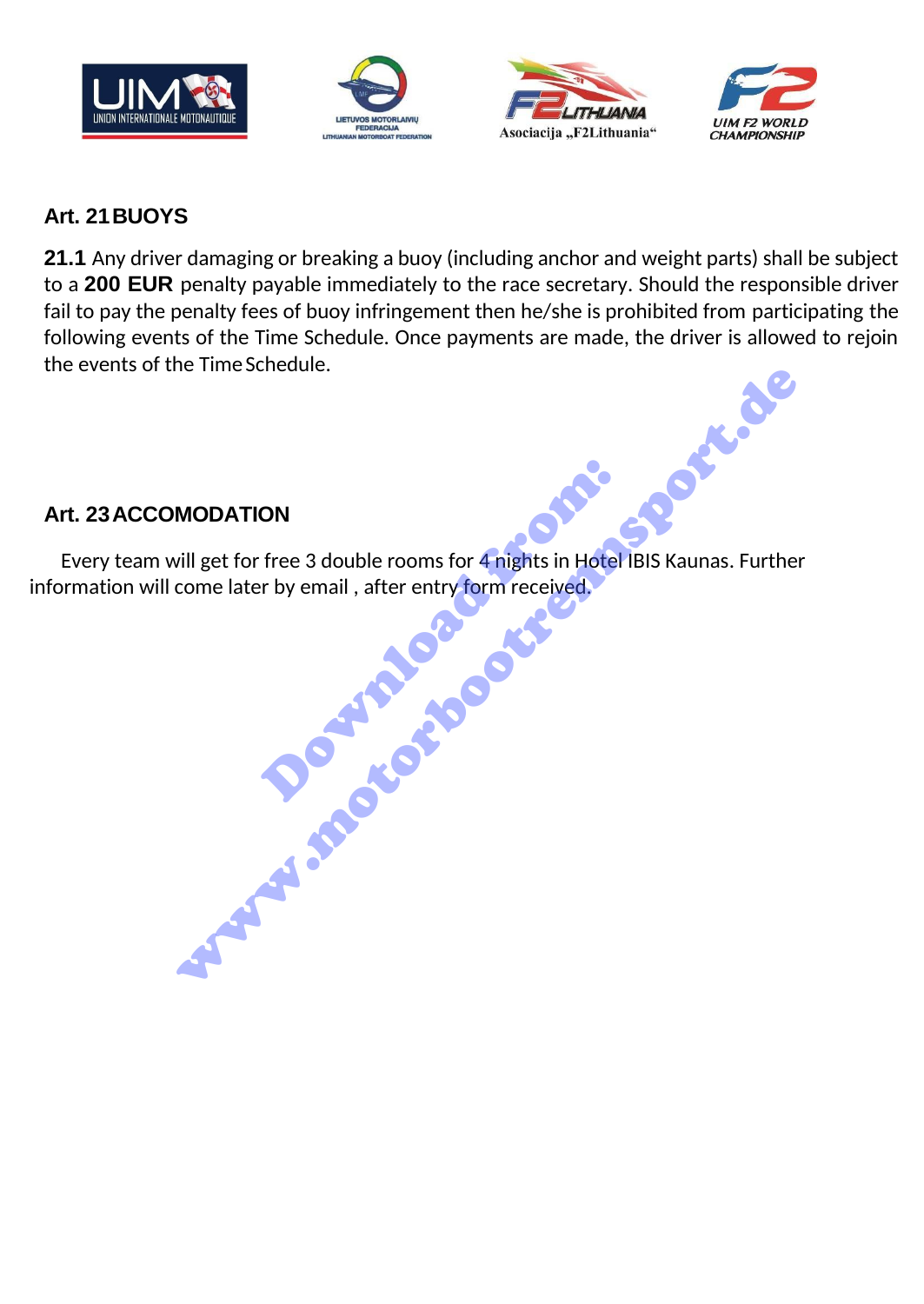







### **Art. 24ADDITIONAL RULES**

**24.1** The organizer reserves the right to make any changes and regulations of this competition. All changes will be published in writing and announce during the drivers'briefings.

**24.2** Organizer invites the participants to use their national flags and teamforms.

**24.3** By signing the entry form participant accepts the rules and regulations of this advance program, organizer instructions and UIM rules.

**24.4** Organizers in no way shall have any responsibility towards the drivers, mechanics, or other participants of the event for any material damages incurred during or in connection with the event. Boat drivers and other participants acknowledge that they are fully aware of risks associated with participation in the races and shall take part in the races at their own risk. ry form participant accepts the rules and<br>uctions and UIM rules.<br>ay shall have any responsibility towards the for any material damages incurred during or<br>articipants acknowledge that they are fully<br>is and shall take part i

**24.5** The Local Organizer provides sticker of Local Sponsor of the event which must be attached onto the boat (max 30x10cm) of each participating boat**(202.02.24).**

## **25 VISA REQUIREMENTS**

25.1 It is the responsibility of each team and driver to obtain visa for the entry in Lithuania, if necessary. Please contact your nearest Lithuanian embassy or consulate to find out whether you need the visa to enter Lithuania and requirements to apply for it. If you are in doubt or have any questions about your visa to enter Lithuania, please contact the organizers and they will do their best to assist in the process. Note that, if you need a visa and invitation for obtaining the visa, you must contact the organizers may not be able to assist you, if not inadequate time is allocated to the procedure. Izer reserves the right to make any changes and regulations of this compublished in writing and announce during the drivers' briefings.<br>
invites the participants to use their national flags and team forms,<br>
g the entry for

#### **26 PUBLICITY**

**26.1** No publicity will be allowed during the weekend without organizer permission.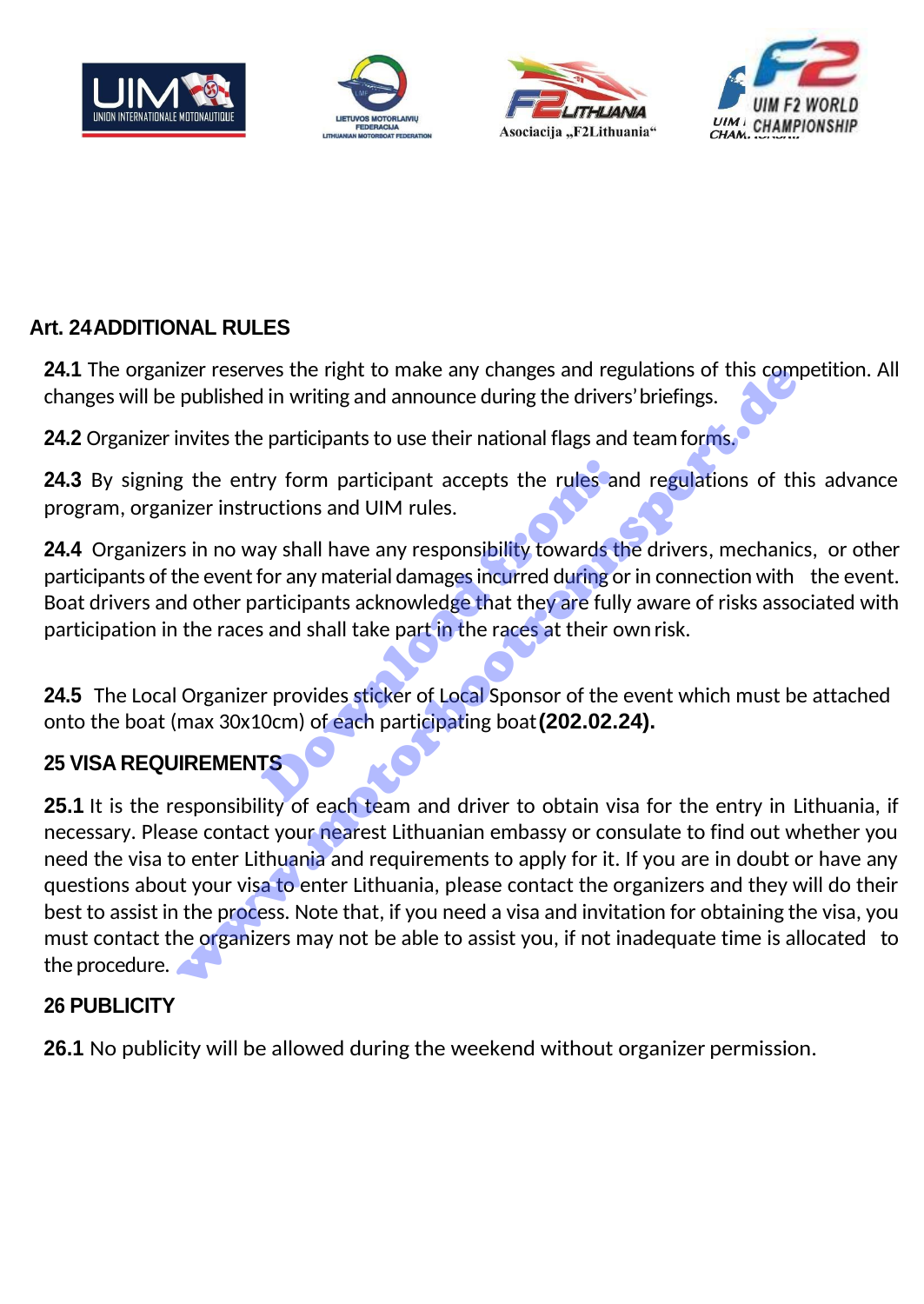







# **PROVISIONAL RACEPROGRAM**

#### **FRIDAY**

#### **SATURDAY**

12.30 to 15.00 Lunch time 15.00 to 16.30 **Q1, Q2, Q3**

## **SUNDAY**

11.00 to 11.45 **Warm-up** 11.45 to 14.00 Lunch time 14.00 to 14.30 **ParadelapF2** 14.30 to 15.30 **Grand Prix F2** 15.45 Prize giving

08.00 **Paddock Open** 10.00 to 18.00 Technical control 10.00 to 18.00 Document control 16:00 F2TA meeting Paddock Open<br>Technical control<br>Document control<br>F2TA meeting<br>Drivers briefing<br>Free practice<br>Lunch time<br>Q1, Q2, Q3

10.30 to 11.00 Drivers briefing 11.00 to 12.30 **Free practice** 

10.30 to 11.00 **Drivers briefing** Paddock Open<br>
Technical control<br>
Document control<br>
F2TA meeting<br>
Free practice<br>
Lunch time<br>
Q1, Q2, Q3<br>
Document control<br>
Decree practice<br>
Lunch time<br>
Paradelap F2<br>
Grand Prix F2<br>
Grand Prix F2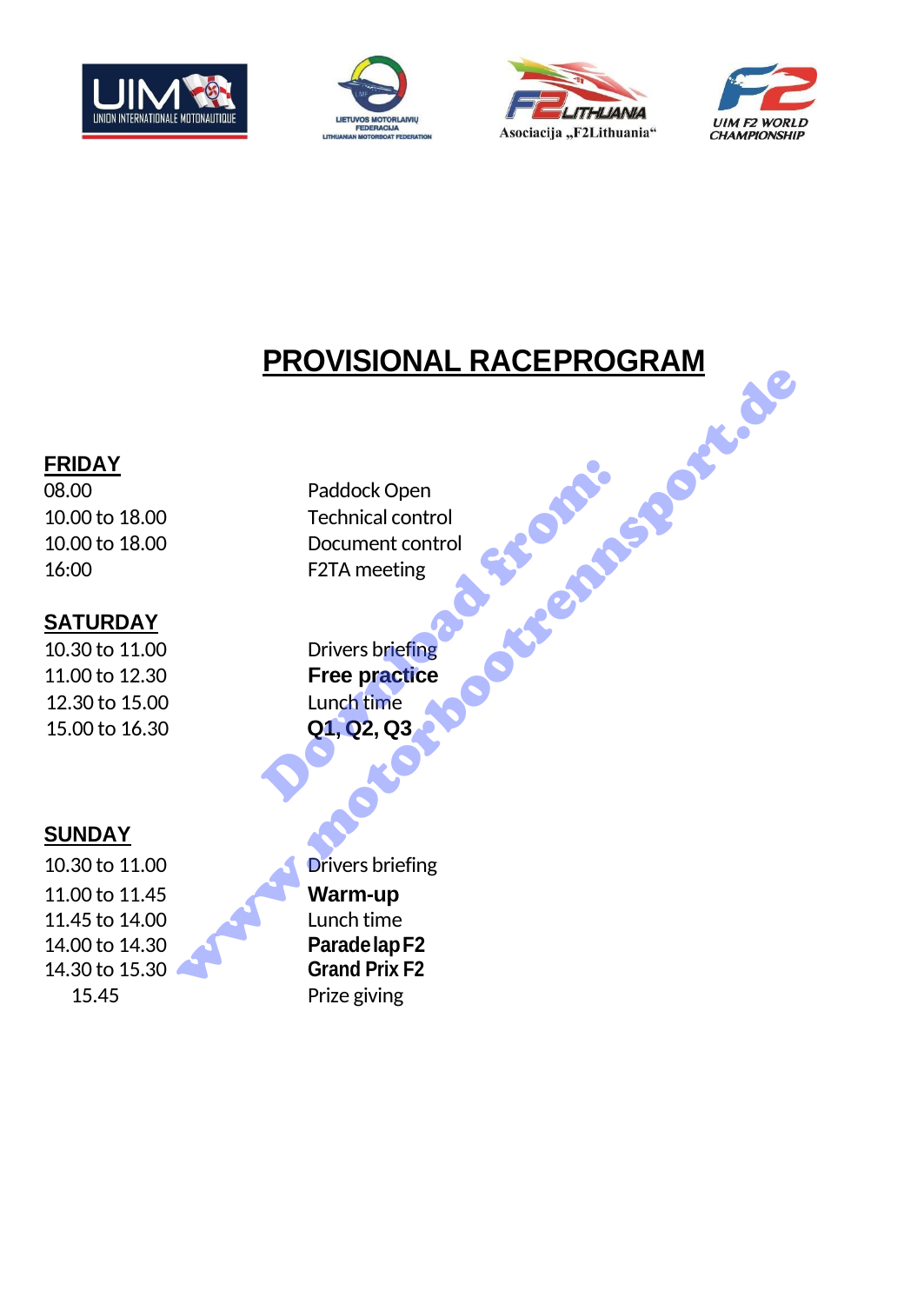







# **ENTRY FORM**

#### **DRIVER**

| National license # Issued by |
|------------------------------|
|                              |
|                              |
|                              |
|                              |

I hereby confirm that the information contained herein is correct. I will conform to the rules and regulations of the U.I.M., National Authority and Local Organizer. I assure that all members of my teams, its sponsors, and other such acquainted persons will be governed by the same rules as previously expressed. By signing this Entry Form, the driver confirms that participation in the above mentioned events for him/her and any other person connected or being the member of his/her team is under their own risk and responsibility.

Signature….…………………. Date ……………………….

APPROVED BY THE DRIVER'S NATIONAL AUTHORITY

National Authority Stamp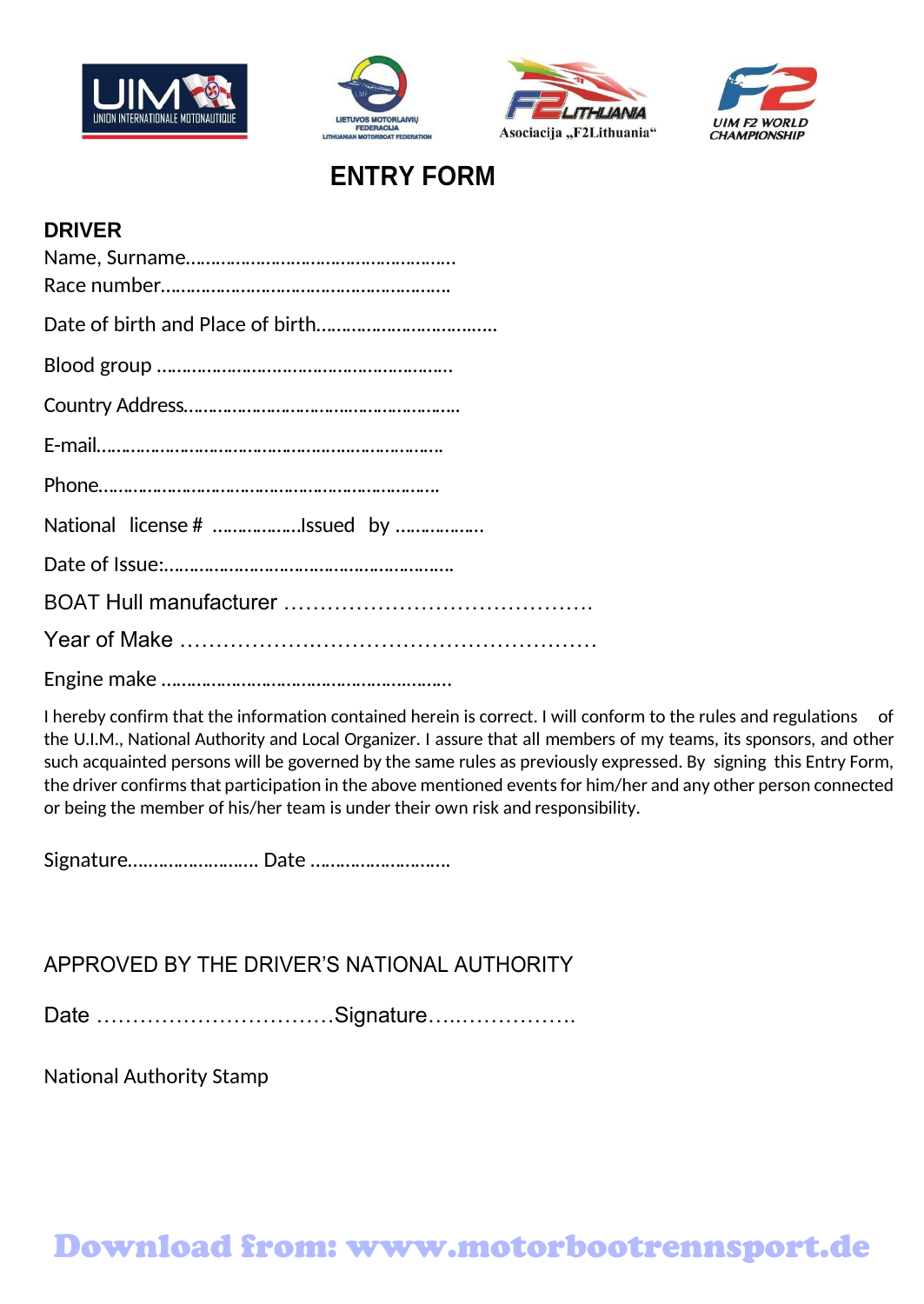







# **DRY PITS**

| Driver |  |
|--------|--|
|        |  |
| class  |  |

# **No trucks or trailers will be available to stay in the pit area**

Means of transport of Boats will be located in the assigned space. Each Team will have right at one only assigned space.

#### **TENT**

# **Please draw your tent and show the entrance**

Driver's Signature .................................

Please return to: [Edgaras.f2.41@gmail.com](mailto:Edgaras.f2.41@gmail.com)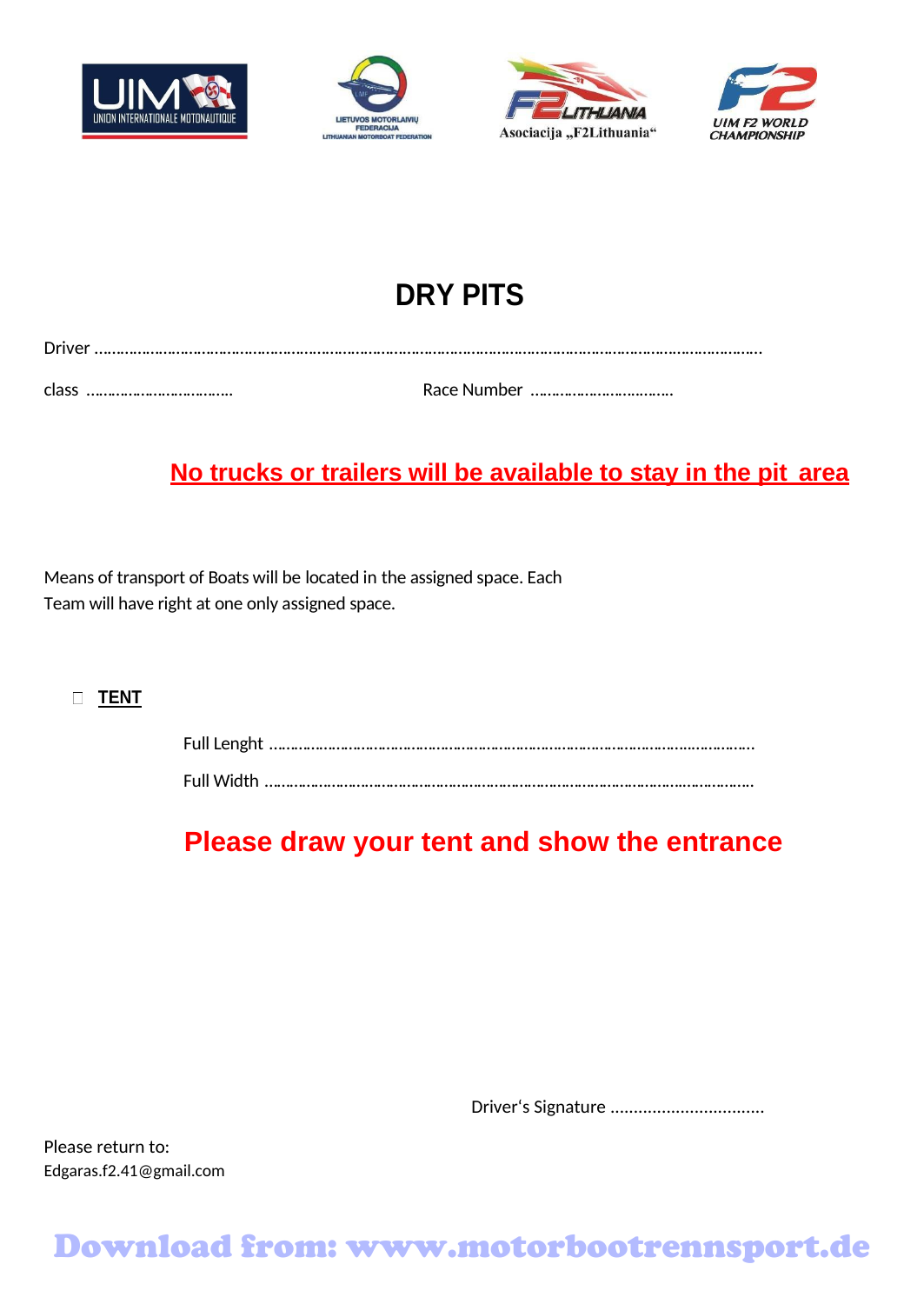







# **2020 UIM ANTI-DOPING FORM**

I, as a member of [National Association]: .......................................................................................

and/or a participant in a [National Association or UIM] authorized or recognized event, hereby acknowledge and agree as follows:

I acknowledge that I am bound by, and confirm that I shall comply with, all of the provisions of UIM Anti-Doping Rules (as amended from time to time) and the International Standards issued by the World Anti-Doping Agency and published on its website.

I acknowledge the authority of UIM [and its member National Associations and/or National Anti-Doping Organizations] under the UIM Anti-Doping Rules to enforce, to manage results under, and to impose sanctions in accordance with, the UIM Anti-Doping Rules.

I also acknowledge and agree that any dispute arising out of a decision made pursuant to the UIM Anti-Doping Rules, after exhaustion of the process expressly provided for in the UIM AntiDoping Rules, may be appealed exclusively as provided in Article 13 of the UIM Anti-Doping Rules to an appellate body for final and binding arbitration, which in the case of InternationalLevel Drivers is the Court of Arbitration for Sport(CAS).

I acknowledge and agree that the decisions of the arbitral appellate body referenced above shall be final and enforceable, and that I will not bring any claim, arbitration, lawsuit or litigation in any other court or tribunal.

I have read and understand the present declaration.

Date **Date** Print Name (Last Name, First Name)

(Day/Month/Year) legal guardian)

Date of Birth Signature (or, if a minor, signature of